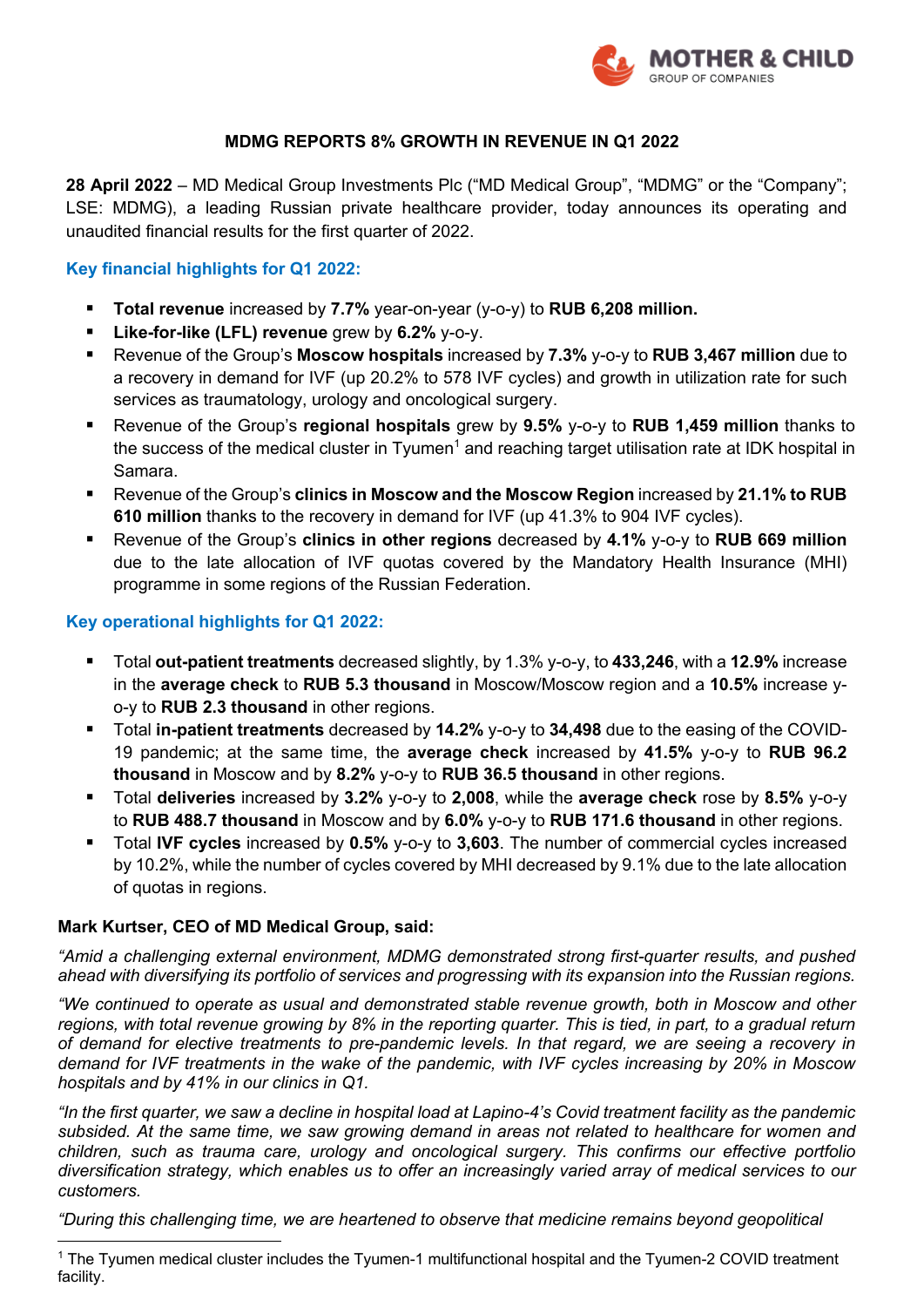

*restrictions – the supply of medicines and medical equipment continues as before, and we are not experiencing any difficulties with deliveries.*

*"Looking ahead, we are moving forward with our planned expansion in the regions and expect to commission a new clinic in Yekaterinburg in the second quarter. We are also continuing to expand our Lapino medical cluster2 and are currently in the process of designing the core facility at Lapino-3, which will enable us to offer a full cycle of oncological services.*

*"I am pleased to say that the Company has a strong financial position and a low debt load, as a result of which we are not ruling out the payment of dividends before the end of the year."*

#### **Key Highlights for Q1 2022**

|                                                 | Q1 2022 | Q1 2021                 | change,%   |  |  |
|-------------------------------------------------|---------|-------------------------|------------|--|--|
| <b>Operating indicators</b>                     |         |                         |            |  |  |
|                                                 |         | <b>Moscow hospitals</b> |            |  |  |
| Out-patient visits                              | 134,649 | 131,177                 | 2.6%       |  |  |
| In-patient days                                 | 16,777  | 24,617                  | $(31.8\%)$ |  |  |
| <b>IVF</b> cycles                               | 578     | 481                     | 20.2%      |  |  |
| <b>Deliveries</b>                               | 1,064   | 1,050                   | 1.3%       |  |  |
| <b>Hospitals in Regions</b>                     |         |                         |            |  |  |
| Out-patient visits                              | 159,617 | 165,121                 | $(3.3\%)$  |  |  |
| In-patient days                                 | 17,206  | 15,137                  | 13.7%      |  |  |
| <b>IVF</b> cycles                               | 569     | 680                     | $(16.3\%)$ |  |  |
| <b>Deliveries</b>                               | 944     | 896                     | 5.4%       |  |  |
| Out-patient clinics in Moscow and Moscow region |         |                         |            |  |  |
| Out patient visits                              | 41,484  | 42,071                  | $(1.4\%)$  |  |  |
| <b>IVF</b> cycles                               | 904     | 640                     | 41.3%      |  |  |
| <b>Out-patient clinics in Regions</b>           |         |                         |            |  |  |
| Out patient visits                              | 97,496  | 100,435                 | $(2.9\%)$  |  |  |
| In-patient days                                 | 515     | 449                     | 14.7%      |  |  |
| <b>IVF</b> cycles                               | 1,552   | 1,785                   | $(13.1\%)$ |  |  |
| <b>Total out-patient visits</b>                 | 433,246 | 438,804                 | $(1.3\%)$  |  |  |
| <b>Total in-patient days</b>                    | 34,498  | 40,203                  | $(14.2\%)$ |  |  |
| <b>Total IVF cycles</b>                         | 3,603   | 3,586                   | 0.5%       |  |  |
| <b>Total deliveries</b>                         | 2,008   | 1,946                   | 3.2%       |  |  |

<sup>2</sup> The Lapino medical cluster includes Lapino-1, Lapino-2, Lapino-4 and outpatient Oncological Care Centre in Mozhaisk.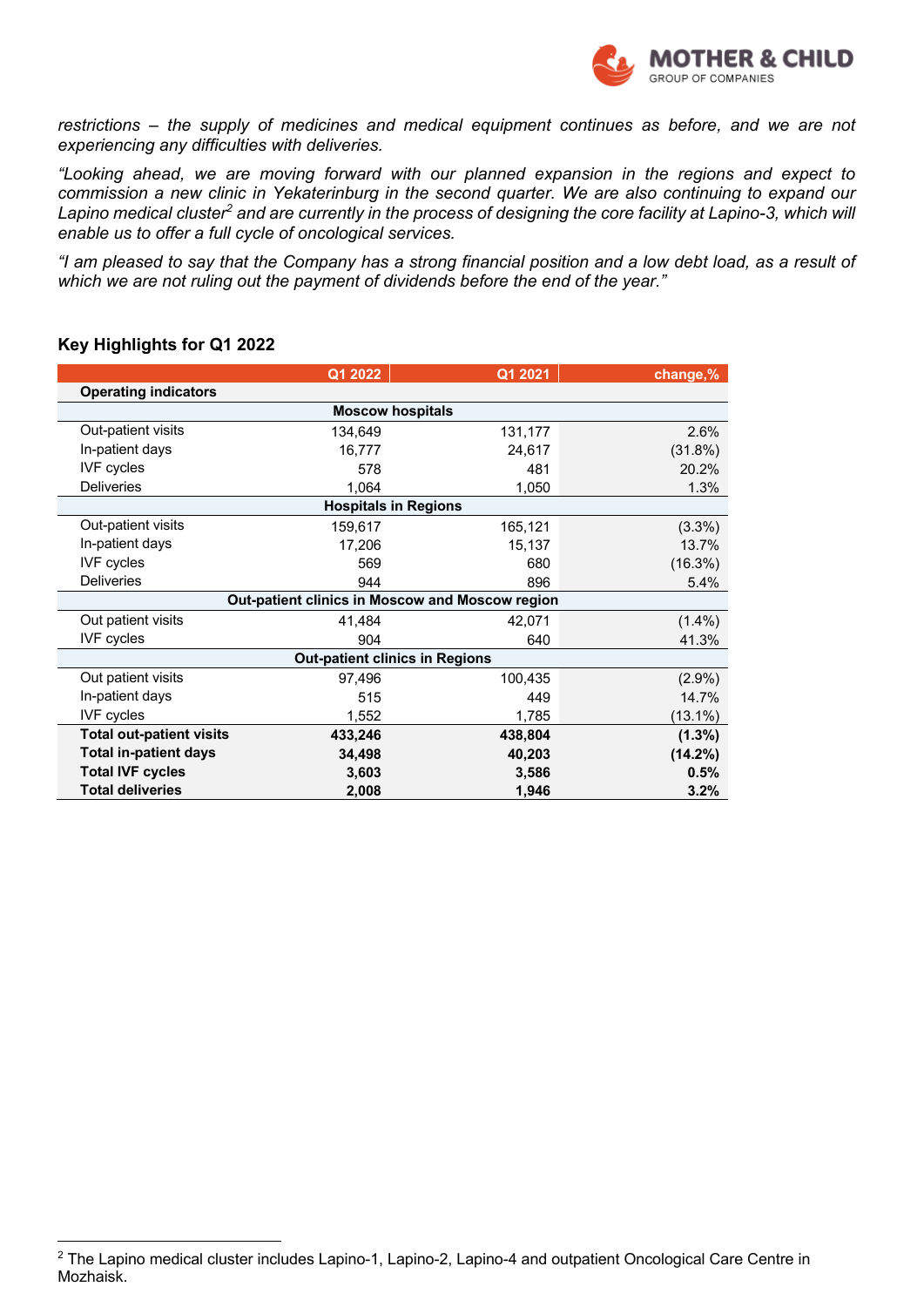

|                                      | Q1 2022 | Q1 2021                                         | change,%   |  |
|--------------------------------------|---------|-------------------------------------------------|------------|--|
| Revenue, RUB mln                     |         |                                                 |            |  |
|                                      |         | <b>Hospitals in Moscow</b>                      |            |  |
| Out-patient visits                   | 636     | 545                                             | 16.7%      |  |
| In-patient days                      | 1,614   | 1,674                                           | $(3.6\%)$  |  |
| <b>IVF</b> cycles                    | 151     | 128                                             | 18.0%      |  |
| <b>Deliveries</b>                    | 520     | 473                                             | 9.9%       |  |
| Other revenue                        | 546     | 410                                             | 33.3%      |  |
|                                      |         | <b>Hospitals in regions</b>                     |            |  |
| Out-patient visits                   | 358     | 335                                             | 6.9%       |  |
| In-patient days                      | 635     | 516                                             | 23.1%      |  |
| <b>IVF</b> cycles                    | 140     | 164                                             | $(14.7\%)$ |  |
| <b>Deliveries</b>                    | 162     | 145                                             | 11.7%      |  |
| Other revenue                        | 164     | 172                                             | $(4.5\%)$  |  |
|                                      |         | Out-patient clinics in Moscow and Moscow region |            |  |
| Out-patient visits                   | 298     | 269                                             | 10.8%      |  |
| <b>IVF</b> cycles                    | 237     | 176                                             | 34.7%      |  |
| Other revenue                        | 75      | 59                                              | 27.3%      |  |
|                                      |         | Out-patient clinics in regions                  |            |  |
| Out-patient visits                   | 227     | 212                                             | 7.1%       |  |
| In-patient days                      | 12      | 10                                              | 20.0%      |  |
| <b>IVF</b> cycles                    | 355     | 389                                             | $(8.7\%)$  |  |
| Other revenue                        | 75      | 87                                              | $(13.9\%)$ |  |
| Managing company and other           | 3       | 3                                               |            |  |
| <b>Hospitals in Moscow</b>           | 3,467   | 3,230                                           | 7.3%       |  |
| <b>Hospitals in regions</b>          | 1,459   | 1,332                                           | 9.5%       |  |
| <b>Out-patient clinics in Moscow</b> |         |                                                 |            |  |
| and Moscow region                    | 610     | 504                                             | 21.1%      |  |
| Out-patient clinics in regions       | 669     | 698                                             | (4.1%)     |  |
| <b>Total Revenue</b>                 | 6,208   | 5,766                                           | 7.7%       |  |

| <b>Average ticket</b>                           |       |       |           |  |  |
|-------------------------------------------------|-------|-------|-----------|--|--|
| <b>Moscow hospitals</b>                         |       |       |           |  |  |
| Out-patient visits                              | 4.7   | 4.2   | 13.7%     |  |  |
| In-patient days                                 | 96.2  | 68.0  | 41.5%     |  |  |
| <b>IVF</b> cycles                               | 261.2 | 266.1 | $(1.8\%)$ |  |  |
| <b>Deliveries</b>                               | 488.7 | 450.5 | 8.5%      |  |  |
| <b>Hospitals in Regions</b>                     |       |       |           |  |  |
| Out-patient visits                              | 2.2   | 2.0   | 10.6%     |  |  |
| In-patient days                                 | 36.9  | 34.1  | 8.3%      |  |  |
| <b>IVF</b> cycles                               | 246.0 | 241.5 | 1.9%      |  |  |
| <b>Deliveries</b>                               | 171.6 | 161.8 | 6.0%      |  |  |
| Out-patient clinics in Moscow and Moscow region |       |       |           |  |  |
| Out patient visits                              | 7.2   | 6.4   | 12.3%     |  |  |
| <b>IVF</b> cycles                               | 262.2 | 275.0 | (4.7%)    |  |  |
| <b>Out-patient clinics in Regions</b>           |       |       |           |  |  |
| Out patient visits                              | 2.3   | 2.1   | 10.3%     |  |  |
| In-patient days                                 | 23.3  | 22.3  | 4.6%      |  |  |
| <b>IVF</b> cycles                               | 228.7 | 217.8 | 5.0%      |  |  |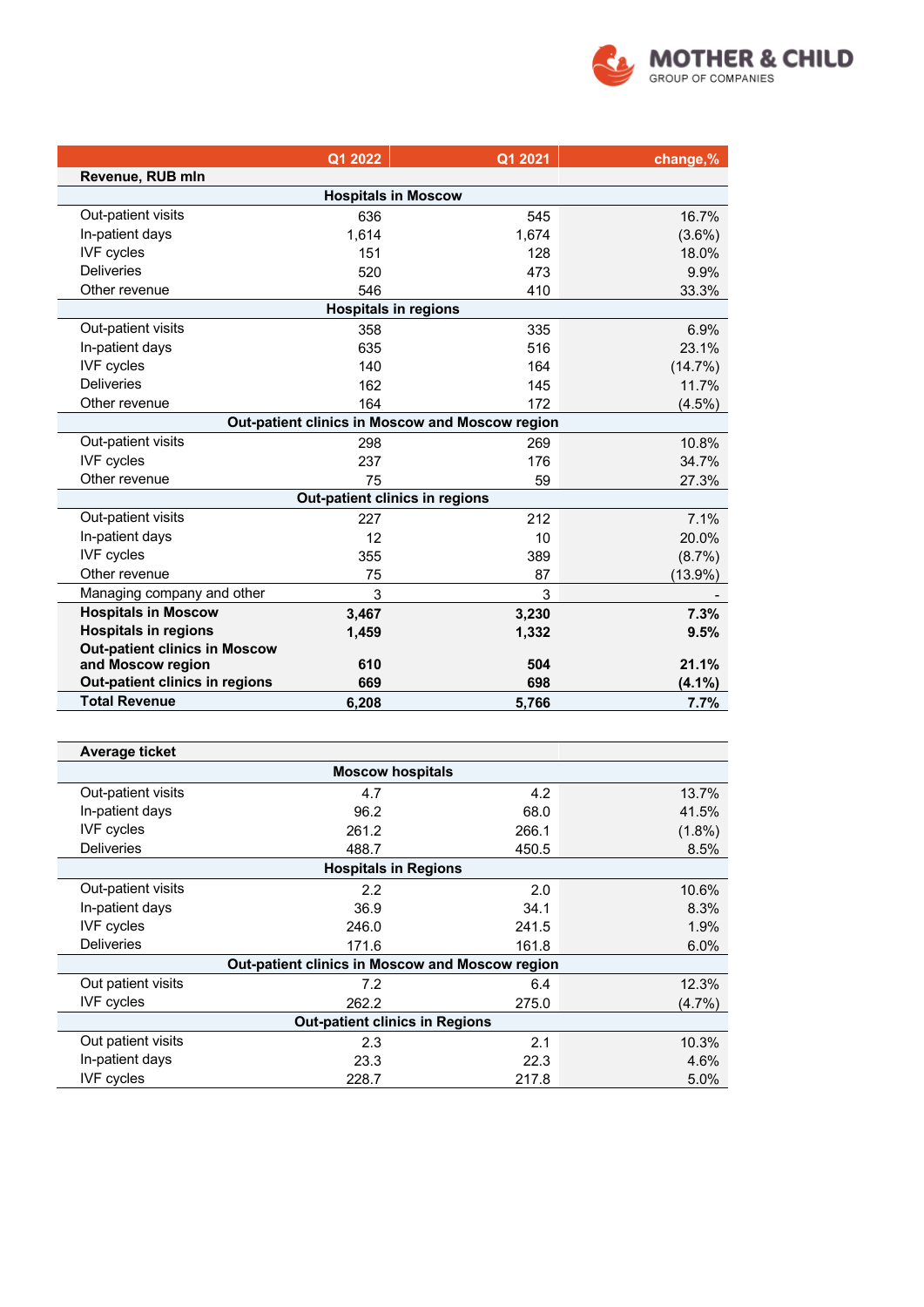

|                                       |                | Q1 2022                                         |                          |  |  |
|---------------------------------------|----------------|-------------------------------------------------|--------------------------|--|--|
|                                       | <b>Revenue</b> | <b>Actual capacity</b>                          | <b>Average ticket</b>    |  |  |
| <b>Moscow hospitals</b>               |                |                                                 |                          |  |  |
| Out-patient visits                    | 16.7%          | 2.6%                                            | 13.7%                    |  |  |
| In-patient days                       | $(3.6\%)$      | $(31.8\%)$                                      | 41.5%                    |  |  |
| <b>IVF</b> cycles                     | 18.0%          | 20.2%                                           | $(1.8\%)$                |  |  |
| <b>Deliveries</b>                     | 9.9%           | 1.3%                                            | 8.5%                     |  |  |
| Other revenue                         | 33.3%          |                                                 |                          |  |  |
| <b>Hospitals in Regions</b>           |                |                                                 |                          |  |  |
| Out-patient visits                    | 6.1%           | $(4.6\%)$                                       | 11.3%                    |  |  |
| In-patient days                       | 8.6%           | 4.4%                                            | 4.1%                     |  |  |
| <b>IVF</b> cycles                     | $(14.7\%)$     | $(16.3\%)$                                      | 1.9%                     |  |  |
| <b>Deliveries</b>                     | 10.3%          | 4.9%                                            | 5.2%                     |  |  |
| Other revenue                         | $(8.0\%)$      |                                                 | ۰                        |  |  |
|                                       |                | Out-patient clinics in Moscow and Moscow region |                          |  |  |
| Out patient visits                    | 10.8%          | $(1.4\%)$                                       | 12.3%                    |  |  |
| <b>IVF</b> cycles                     | 34.7%          | 41.3%                                           | $(4.7\%)$                |  |  |
| Other revenue                         | 27.3%          |                                                 |                          |  |  |
| <b>Out-patient clinics in Regions</b> |                |                                                 |                          |  |  |
| Out patient visits                    | 7.1%           | $(2.9\%)$                                       | 10.3%                    |  |  |
| In-patient days                       | 20.0%          | 14.7%                                           | 4.6%                     |  |  |
| <b>IVF</b> cycles                     | $(8.7\%)$      | $(13.1\%)$                                      | 5.0%                     |  |  |
| Other revenue                         | $(13.9\%)$     |                                                 | $\overline{\phantom{a}}$ |  |  |
| Managing company and other            |                |                                                 | ۰                        |  |  |
| <b>Total Revenue</b>                  | 6.2%           |                                                 |                          |  |  |

## **LFL performance for Q1 2022, % y-o-y**

### **Moscow hospitals**

In Q1 2022, revenue in Moscow hospitals increased by 7.3% y-o-y to RUB 3,467 million. The increase in revenue was primarily due to considerable growth in demand for IVF (+20.2% IVF cycles y-o-y). Despite the 31.8% decrease in the number of in-patient treatments and the corresponding 3.6% decrease in hospital revenues due to the easing of the COVID-19 pandemic and the gradual decrease in the number of patients at the Lapino-4 COVID treatment facility, there was higher demand for treatment unrelated to healthcare for women and children: an increase in utilization rate at in-patient facilities for such service as traumatology (+24.6% y-o-y), oncological surgery (+55.2% y-o-y) and urological treatment (+28.3% y-o-y). The number of in-patient oncology treatments also increased considerably, by 77.4%, through direct payments from patients.

The decrease in the utilization rate of in-patient facilities was also offset by a 41.5% increase in the average check for in-patient treatments, which was driven mainly by the preponderance of more expensive surgical treatments during the reporting period.

The 1.8% decrease in the average check for IVF was due to the treatment profile (the ratio of follicular punctures to cryo-embryo transfers) in Q1 2022.

### **Regional hospitals**

In Q1 2022, revenue in the Group's regional hospitals increased by 9.5% y-o-y to RUB 1,459 million due to an increase in the number of deliveries (+5.4% y-o-y) as well as an increase in the number of in-patient treatments (+13.7% y-o-y). The strongest growth in in-patient utilisation rates was see at clinical hospitals in Tyumen (+13.9% y-o-y) and Samara (+21.7% y-o-y).

The 16.3% decrease in IVF cycles during the reporting period was due to the late allocation of quotas for treatments covered by the MHI programme in some regions of the Russian Federation. The allocated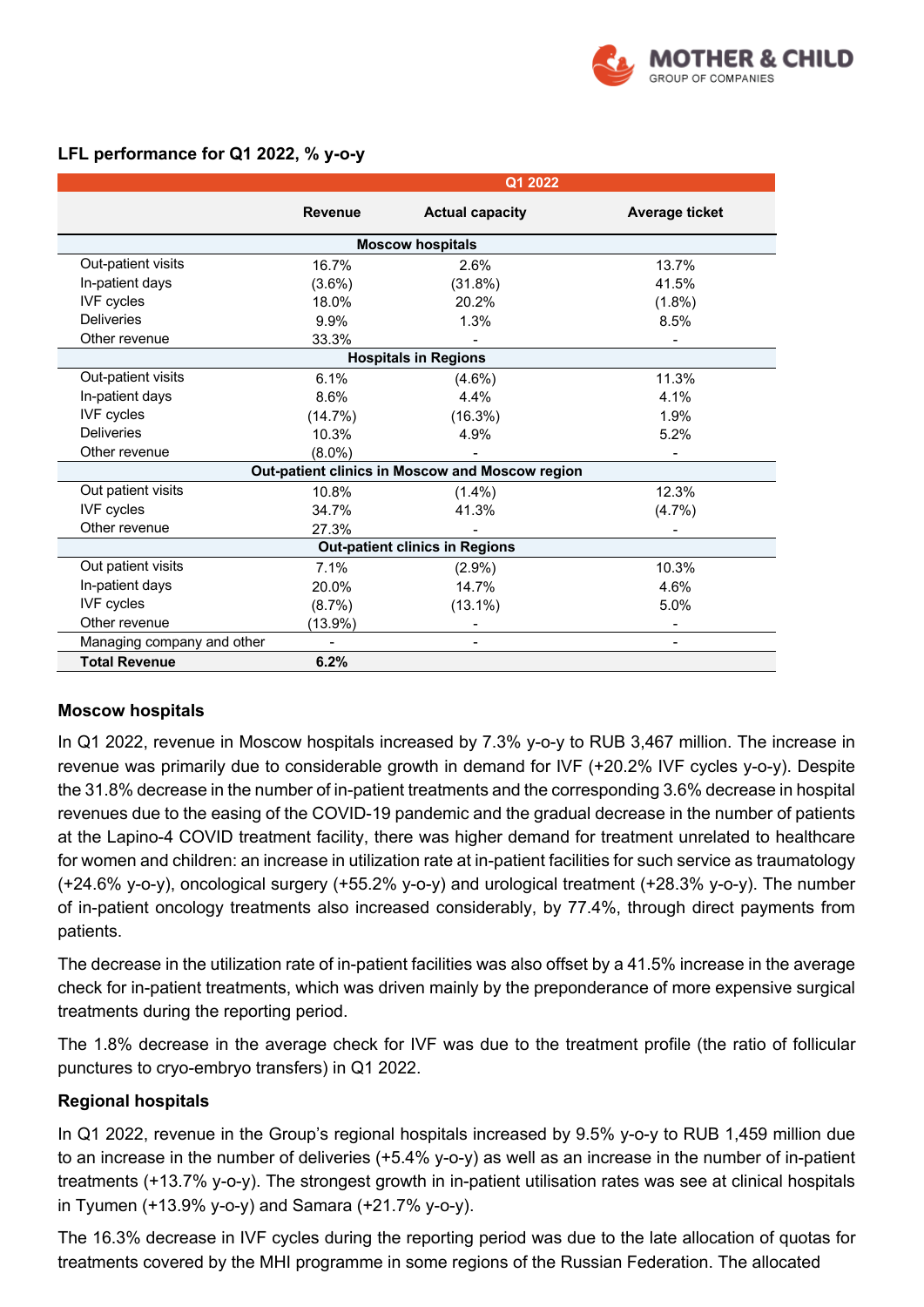

quotas will be distributed in subsequent quarters of 2022.

On 16 March 2022, due to the easing of the COVID-19 pandemic, the MD Lakhta clinical hospital, which had been converted into a temporary COVID treatment facility, began operating in its main area of specialisation: healthcare for women and children, with a focus on childbirth and gynaecological surgery. The hospital plans to perform up to 3,000 deliveries per year.

The 8.3% increase in the average check for in-patient treatments and the 10.6% increase for out-patient treatments were due to the growing range of medical treatments available, such as surgery, traumatology and cardiology, as well as the current level of inflation.

## **Moscow and Moscow region out-patient clinics**

In Q1 2022, revenue at Moscow and Moscow region clinics increased by 21.1% y-o-y to RUB 610 million. Revenue growth was driven mainly by a 41.3% increase in the number of IVF cycles performed thanks to the recovery in demand following the pandemic.

The 4.7% decrease in the average check for IVF was due to the treatment profile (the ratio of follicular punctures to cryo-embryo transfers) in Q1 2022. The 12.3% increase in the average check for out-patient treatments was due to the indexing of prices for services.

# **Regional out-patient clinics**

In Q1 2022, revenue at regional clinics decreased by 4.1% y-o-y to RUB 669 million. The drop in revenue was due to a 13.1% decrease in the number of IVF cycles performed in the reporting period as a result of the late allocation of quotas under the MHI programme in some regions of the Russian Federation. The allocated quotas will be distributed in subsequent quarters of 2022.

The 10.3% increase in the average check for out-patient treatments was due to the indexing of prices for services.

### **Net debt**

As of 31 March 2022, net debt declined by RUB 616 million compared to 31 December 2021 to RUB 1,308 million.

# **CAPEX**

Total CAPEX in Q1 2022 increased by 41.7% y-o-y to RUB 551 million. The hospital segment accounted for the bulk of CAPEX (86.3%), while 13.7% was allocated for the construction of new clinics and maintenance costs.

An out-patient clinic in Yekaterinburg with a focus on IVF cycles is expected to be ready for operations in Q2 2022. The CAPEX for the construction of the clinic is expected to amount to RUB 50 million.

In H1 2022, the Group is also expecting to launch two out-patient clinics in the Moscow Region as well as one lab specimen collection site under the MD LAB brand.

The nuclear medicine centre Lapino-3 – a future part of the Lapino medical cluster – is currently at the design stage and is expected to be ready for operations in 2024. Total CAPEX for construction of the facility is expected to amount to RUB 1.5 billion.

As part of the Group's efforts to ensure that it maintains sufficient liquidity, investments in part of the Company's new projects have been suspended until further notice: the psychoneurology centre Lapino-5, the Domodedovo multifunctional hospital as well as the out-patient clinics in Lipetsk and Belgorod have been put on hold.